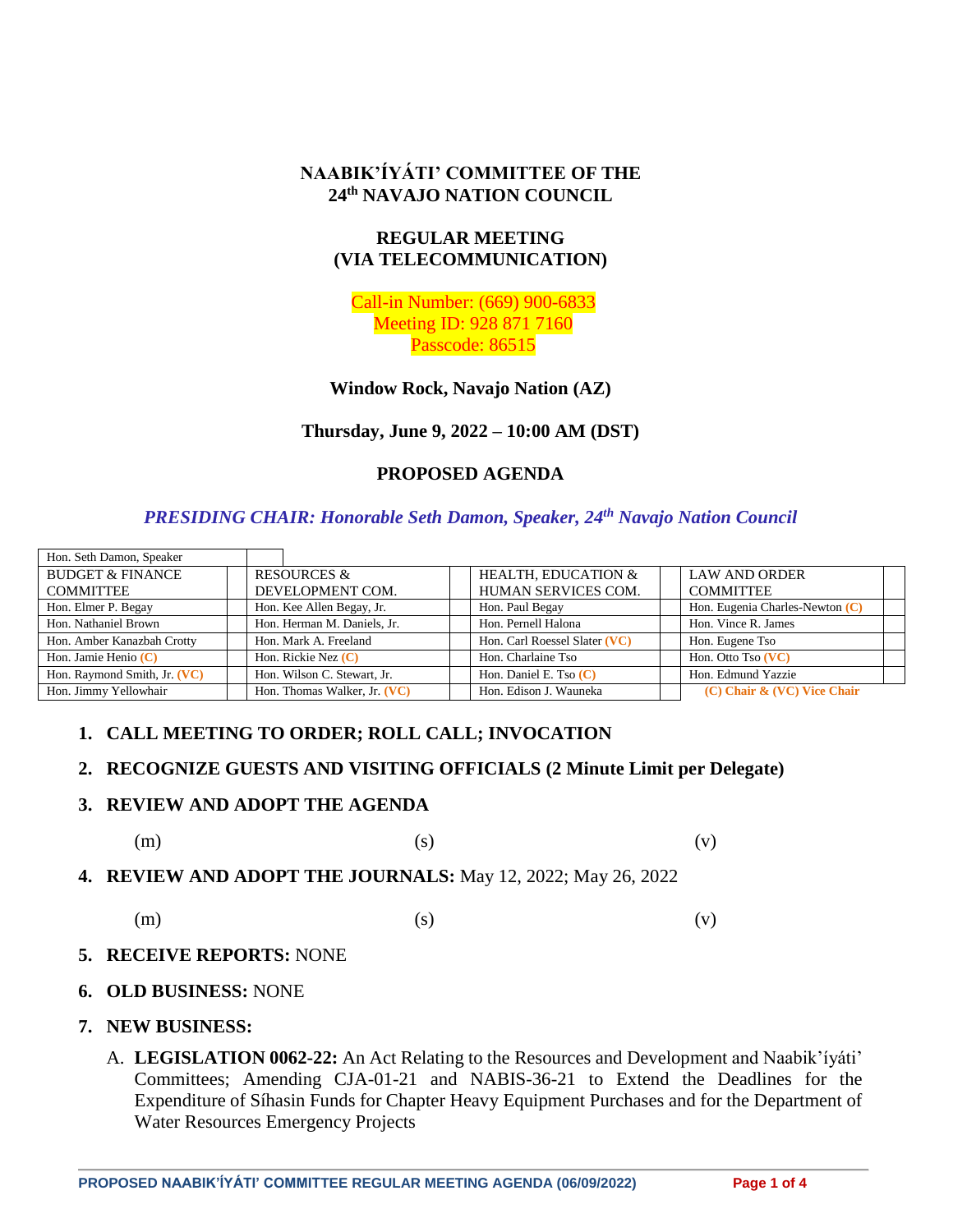### *SPONSOR: Honorable Mark A. Freeland CO-SPONSOR: Honorable Wilson C. Stewart, Jr. CO-SPONSOR: Honorable Eugene Tso*

(m)  $(s)$  (c)

- B. **LEGISLATION 0097-22:** An Action Relating to Health, Education, and Human Services and Naabik'íyáti' Committees; Approving the Dilkon Medical Center Transfer Agreement Between the U.S. Department of Health and Human Services Indian Health Service and the Winslow Indian Health Care Center, Inc.; and Authorizing the Winslow Indian Health Care Center, Inc. to assume Operation and Maintenance of the Dilkon Medical Center after Winslow Indian Health Care Center, Inc., Acceptance *SPONSOR: Honorable Thomas Walker, Jr.*
	-

(m)  $(s)$  (c)

C. **LEGISLATION 0040-22:** An Act Relating to Resources and Development, Health, Education and Human Services, Law and Order, Budget and Finance, and Naabik'íyáti' Committees and the Navajo Nation Council; Establishing the San Juan River Mitigation Fund; Directing that Monies Received from In Re: Gold King Mine Release In San Juan County, Colorado, on August 5, 2015, NO. 1:18-md-02824 (D.N.M.) and Underlying and Related Actions Be Deposited in the San Juan River Mitigation Fund After Reimbursement of Litigation Costs

# *SPONSOR: Honorable Rickie Nez CO-SPONSOR: Honorable Seth Damon*

(m)  $(s)$  (c)

D. **LEGISLATION 0067-22:** An Act Relating to the Resources and Development, Budget and Finance, and Naabik'íyáti' Committees, and to the Navajo Nation Council; Allocating \$4,100,000 from the Síhasin Fund for a Proposed Apartment/Multipurpose Complex in Navajo, New Mexico; Approving the Related Expenditure Plan Pursuant to 12 N.N.C. § 2501 - § 2508

### *SPONSOR: Honorable Wilson C. Stewart, Jr.*

- 
- (m)  $(s)$  (c)
- E. **LEGISLATION 0074-22:** An Action Relating to Resources and Development Committee and the Naabik'íyáti' Committee; Opposing the United States Secretary of the Interior's Efforts to Assess Operations and Maintenance User Fees on the Navajo Agricultural Products Industry (NAPI) and Water Users for the Navajo Indian Irrigation Project (NIIP)

# *SPONSOR: Honorable Pernell Halona CO-SPONSOR: Honorable Raymond Smith, Jr.*

(m)  $(s)$  (c)

- F. **LEGISLATION 0083-22:** An Action Relating to Naabik'íyáti' Committee; Requesting the Bureau of Indian Affairs, Navajo Region, Division of Transportation to Change the Name of Navajo Route N110 in Fort Defiance Chapter (Arizona) from Kit Carson Road to Pete Price Road *SPONSOR: Honorable Wilson C. Stewart, Jr.*
	-

(m)  $(s)$  (c)

G. **LEGISLATION 0088-22:** An Action Relating to the Health, Education and Human Services and Naabik'íyáti' Committees; Opposing Secretary of the U.S. Department of Veterans Affairs Recommendation in Closing Several Veterans Affairs Community-Based Outpatient Clinics Near the Navajo Nation Including the Gallup Community-Based Outpatient Clinic; Request the Air and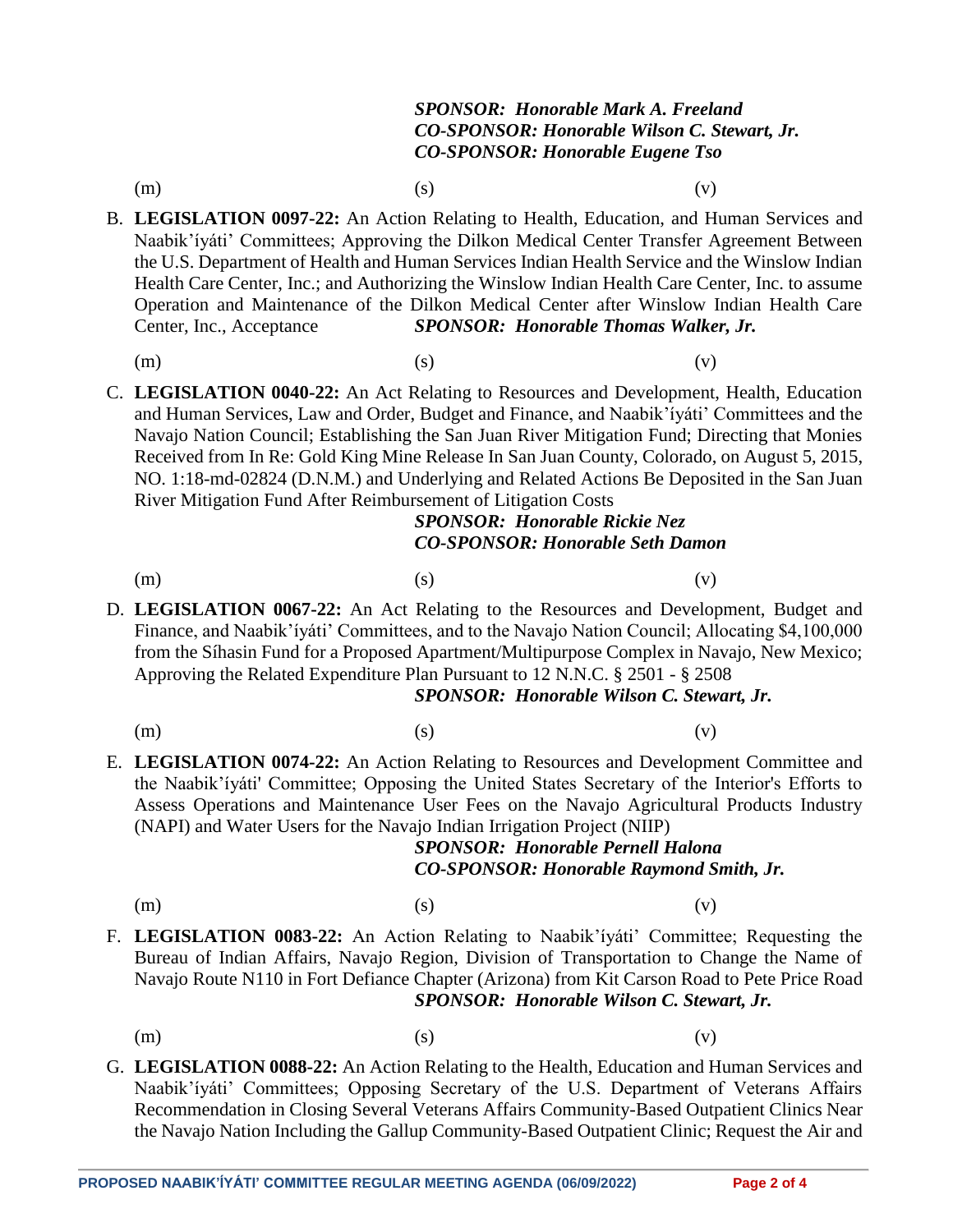### Infrastructure Review Commission to Review and Recommend a Community-Based Outpatient Clinic or Similar VA Health Care Facility to be Established Within the Navajo Nation

### *SPONSOR: Honorable Eugenia Charles-Newton*

(m)  $(s)$  (c)

H. **LEGISLATION 0060-22:** An Act Relating to the Health, Education, and Human Services, Resources and Development, Budget and Finance, and Naabik'íyáti' Committees, and the Navajo Nation Council; Approving \$4,000,000 from the Unreserved, Undesignated Fund Balance ("UUFB") for the 110 Navajo Nation Chapters' Summer 2022 Youth Employment Programs; Waiving 12 N.N.C. § 820(E), § 820(F), § 820(J), and § 820(L) to Allow Use of UUFB Funds for Recurring Chapter Expenses *SPONSOR: Honorable Eugene Tso CO-SPONSOR: Honorable Mark A. Freeland*

> *CO-SPONSOR: Honorable Carl R. Slater CO-SPONSOR: Honorable Raymond Smith, Jr.*

> > *CO-SPONSOR: Honorable Wilson C. Stewart, Jr.*

(m)  $(s)$  (c)

I. **LEGISLATION 0063-22:** An Act Relating to the Resources and Development, Health, Education and Human Services, Budget and Finance, and Naabik'íyáti' Committees, and to the Navajo Nation Council; Approving \$1,600,000 Out of the Síhasin Fund to Cover the Funding Shortfall for the Ganado Chapter Senior & Veterans Center Project; Reapproving the Related Expenditure Plan Pursuant to 12 N.N.C. § 2501 - § 2508

#### *SPONSOR: Honorable Vince R. James*

(m)  $(s)$  (c)

J. **LEGISLATION 0090-22:** An Action Relating to Health Education and Human Services and Naabik'íyáti' Committees; Recognizing Utah Navajo Health System, Inc. as a Navajo Nation Authorized Designee for the Purpose(s) of Applying for the "Office for Victims of Crime Tribal Victim Services Set-Aside Formula Program"

## *SPONSOR: Honorable Amber Kanazbah Crotty CO-SPONSOR: Honorable Carl R. Slater*

- (m)  $(s)$  (c)
- K. **LEGISLATION 0076-22:** An Action Relating to Health, Education, and Human Services, Budget and Finance, and Naabik'íyáti' Committees and Navajo Nation Council; Approving \$9,910,040 from the Unreserved, Undesignated Fund Balance ("UUFB") to the Department of Personnel Management for \$1,500 Appreciation Rewards to Navajo Nation Employees for Working Throughout the COVID-19 Pandemic

*SPONSOR: Honorable Mark A. Freeland CO-SPONSOR: Honorable Raymond Smith, Jr. CO-SPONSOR: Honorable Wilson C. Stewart, Jr.*

(m)  $(s)$  (c)

L. **LEGISLATION 0051-22:** An Act Relating to Budget and Finance and Naabik'íyáti' Committees, and the Navajo Nation Council; Approving \$3,003,441 from the Unreserved, Undesignated Fund Balance ("UUFB") for the Navajo Election Administration for its Expenses in Preparation for the 2022 Navajo Nation Elections; Waiving 12 N.N.C. § 820(E), § 820(F), § 820(J), and § 820(L) *SPONSOR: Honorable Wilson C. Stewart, Jr.*